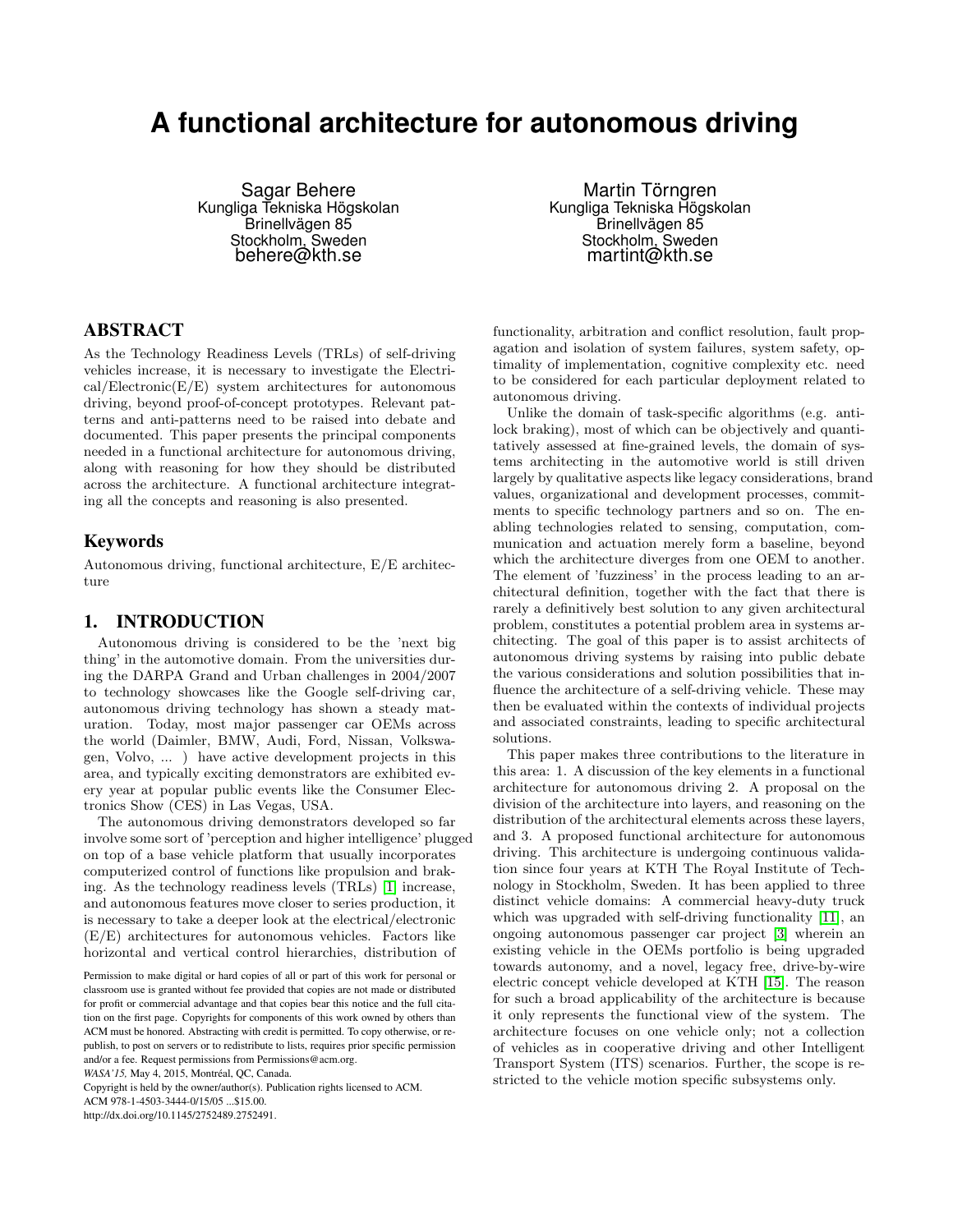We use the term 'functional architecture' with a definition corresponding to the notion of 'functional concept' in the ISO26262 functional safety standard [\[7\]](#page-7-4). The standard defines a functional concept as, "specification of the intended functions and their interactions necessary to achieve the desired behavior". A functional architecture then refers to logical decomposition of the system into components and subcomponents, as well as the data-flows between them. It does so without reference or prejudice to the actual technical implementation of the architectural elements in terms of hardware and software. An analogous term to functional architecture is 'functional view' of the architecture description. This term is recommended by ISO 42010 [\[8\]](#page-7-5), and pertains to the architectural description of software intensive systems, from a functional viewpoint. In this paper we will use the terms 'functional architecture', 'functional view' and their combination 'functional architecture view' (FAV) synonymously. The FAV closely corresponds to the functional view of the system software architecture, since autonomous systems are highly software intensive.

In the simplest of senses, an autonomous driving system may be thought of as a "cognitive driving intelligence" layered on top of a basic "vehicle platform". The cognitive intelligence is responsible for perceiving the environment, generating a feasible motion trajectory through the environment, and manipulating the vehicle platform in order to achieve the desired motion. Given this notion, some interesting questions from an architectural viewpoint are

- 1. What should be the principal components of the FAV of an autonomous driving system?
- 2. What are the various ways of distributing or allocating the FAV components across different layers of the architecture?

In the subsequent sections, we attempt to provide answers to these questions, while keeping in mind considerations which we have repeatedly experienced to be important. These considerations are: clear description of functionalities, safety, separation of concerns, and decoupling of components. The latter two facilitate change and reuse of the components, which make for flexible and evolvable architectures.

## 2. FUNCTIONAL COMPONENTS

We have opted to split the principal FAV components of the motion control part of the autonomous driving system into three main categories, as shown in Figure [1.](#page-1-0) These categories are related to

- 1. Perception of the external environment/context in which the vehicle operates
- 2. Decisions and control of the vehicle motion, with respect the external environment/context that is perceived
- 3. Vehicle platform manipulation which deals mostly with sensing and actuation of the Ego vehicle, with the intention of achieving desired motion

Each category has several components, whose functionality (from a strictly architectural perspective) will now be described.



<span id="page-1-0"></span>Figure 1: Components of a FAV of an autonomous driving system

## <span id="page-1-2"></span>2.1 Perception

A commonly heard phrase in the robotics community is, "Sensing is easy, perception is difficult.". Sensing means gathering data on physical variables using sensors, while perception refers to the semantics (interpretation and "understanding") of that data in terms of high level concepts relevant to the task being undertaken. As such, sensing is just one part of an overall perception system.

The sensing components can be categorized into those sensing the states of the ego vehicle and those sensing the states of the environment in which the ego vehicle operates. ( sometimes referred to as the internal and external environments). A second and relevant categorization of sensor components, from the viewpoint of systems integration, depends on the amount of processing needed to extract relevant information from the sensor data. In our experience, this usually depends on the Technology Readiness Levels (TRLs) of both the sensor and the integrated system. At lower TRLs, in highly experimental vehicles and/or sensors, it is more common to work with raw sensor data and its filtering, estimation, fusion, association, and possible classification operations are performed as distinct and important parts of the overall system. An example of this is the processing of data from some multi-beam laser rangefinders, which return angle and distance measurements for each beam, typically at rates of 10Hz or more. At the opposite end of the spectrum are high TRL sensors from automotive vendors, which come packaged with data processing elements. Such sensors may directly output detected objects in the environment, along with relevant attributes of the detected objects like relative position, velocity, acceleration etc. Some sensor providers offer even higher level information, like the class of the detected object (car, truck, motorcycle, pedestrian, ...). The reason why this type of categorization is important is that it permits the systems integrator to treat the sensor compo-nent as a blackbox<sup>[1](#page-1-1)</sup> and the sensor's output may be routed directly to the semantic understanding component or even directly to the world model. High TRL sensors are more commonly found in the automotive industry in late stage prototypes and when selecting or using them, emphasis often shifts to extra functional properties like failure probabilities, confidence levels of output data, and common mode failures with other sensors. This is because, factors like training datasets which a vendor may have used, data processing algorithms and their properties like time constants etc. tend to be a grey area for the systems integrator, yet the same factors may have a non-trivial impact on the analysis of safety

<span id="page-1-1"></span><sup>1</sup>Although some sensors retain the ability to transmit raw as well as processed information.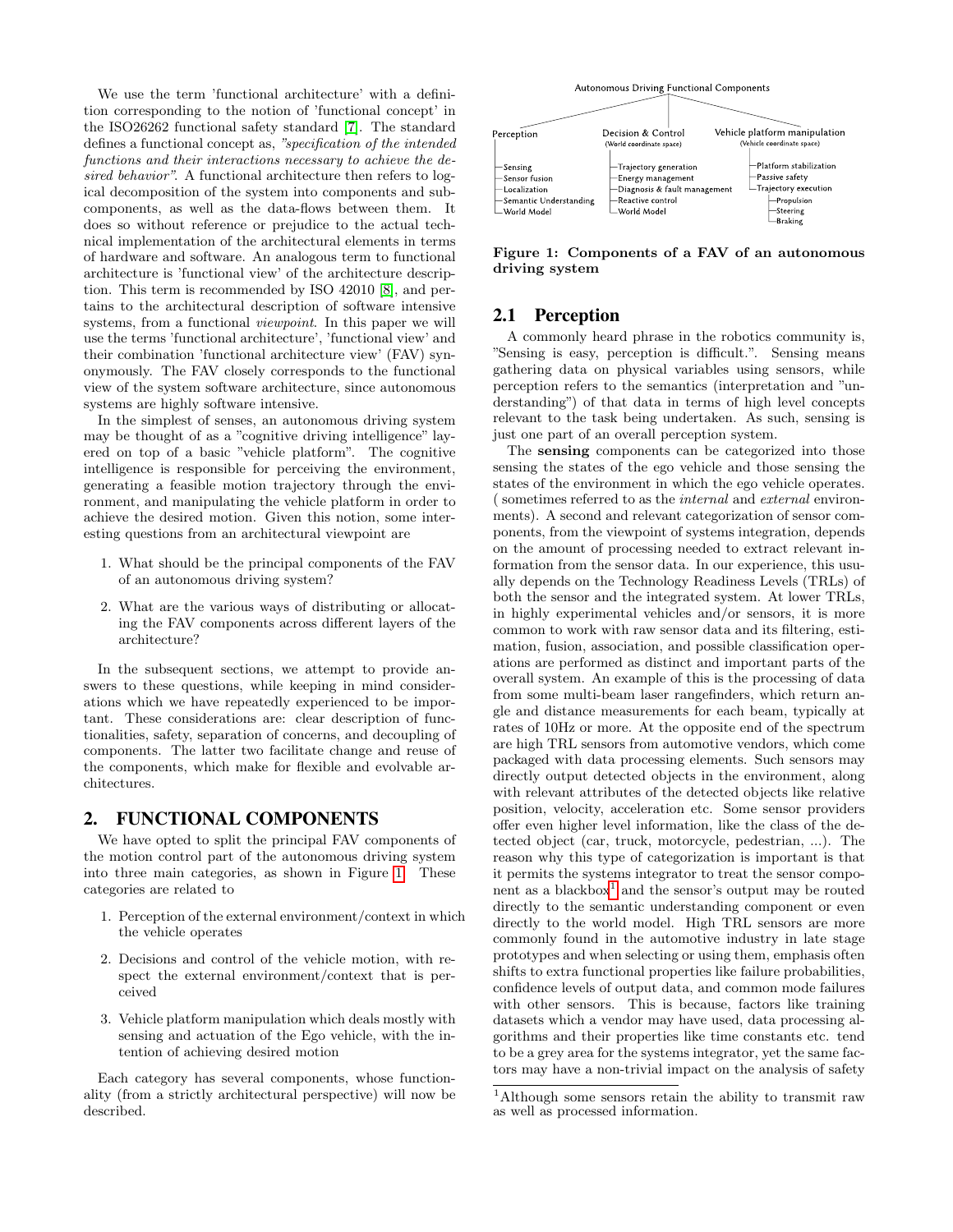properties of the system. In comparison, when processing of raw sensor data is an explicit part of the overall system, the details tend to be more transparent, although that does not necessarily make the analysis is easier.

The sensor fusion component, as the name indicates, considers multiple sources of information to construct a hypothesis about the state of the environment. In addition to establishing confidence values for state variables, the sensor fusion component may also perform object association and tracking. Association refers to correlating pieces of information from multiple sensors to conclude that they refer to one and the same object. The process of tracking generates information about an object over a series of temporal readings. This information can be used either to track an object's attributes (e.g. relative velocity), or to classify the object into categories in a subsequent block (e.g. a sequence of readings is more likely than a single reading, to reveal an object as a pedestrian.). Finally, for certain system configurations, the sensor fusion block may also be used to eliminate some un-associated objects, and data that is strongly likely to be superfluous or noise. This reduces the computation and communication load on subsequent components, like the decision and control, which need to work with the perceived data.

The **localization** component is responsible for determining the location of the vehicle with respect to a global map, with needed accuracy. It may also aid the sensor fusion component to perform a task known as map matching, wherein physical locations of detected objects are referenced to the map's coordinate system. The localization component typically uses a combination of GPS and inertial measurement sensors. Certain algorithms try to improve on the accuracy of localization by identifying visual landmarks via cameras. The base map layers have traditionally been stored onboard, but the trend is to move towards tiled maps, where individual tiles are dynamically streamed from a service provider based on vehicle location, but which may be locally cached.

The semantic understanding component is likely to be the most "fuzzy" for some readers. Words like 'semantic' are not exactly common in the vocabularies of practicing automotive architects. To some extent, this is the component in which the balance shifts from sensing to perception. More concretely, the semantic understanding component can include classifiers for detected objects, and it may annotate the objects with references to physical models that predict likely future behavior. Detection of ground planes, road geometries, representation of driveable areas may also happen in the semantic understanding component. In specific cases, the semantic understanding component may also use the ego vehicle data to continuously parameterize a model of the ego vehicle for purposes of motion control, error detection and potential degradation of functionality.

The world model component holds the state of the external environment as perceived by the ego vehicle. Conceptually, it is possible to think in terms of an extended or compound world model that includes the internal states of the ego vehicle, thus simultaneously representing the vehicle internal and external worlds. However, in practice, we have experienced that such compound world models rarely exist, because requirements and technologies at the technical architecture level usually lead to separated, optimized implementations. Also, the producers, consumers, and processing involved of data originating from the ego vehicle and its external environment, have qualitative differences. Not having a compounded world model does not eliminate a great deal of value, and having a compounded world model does not add a great deal of value. Therefore, in most practical implementations, the world model component as described here, only represents the external world of the ego vehicle. We like to characterize the world model component as either passive or active. A passive world model is more like a data store and may lack semantic understanding of the stored data. Therefore, it can not, by itself, perform physics related computations on the data it contains, to actively predict the state of the world given specific inputs. The active world model, on the other hand, may incorporate kinematic and dynamic models of the objects it contains, and be able to evolve beliefs of the world states when given a sequence of inputs. Other components (like decision and control) may then request a set of predictions of future world states, for a specific set of inputs, in order to determine the optimal inputs to be applied. The passive world model, as described above, is by far the most common in the autonomous driving projects we have encountered. In fact, there are efforts to create a (semi-) standardized representation [\[6\]](#page-7-6) of the world in the form of so called 'Local dynamic maps' (LDM) [\[13\]](#page-7-7). An LDM is technically implemented as a database, but can be conceptually thought of as a layered map. The bottom-most layers represent the most static beliefs about the world, while the topmost layers represent the most dynamic, in the sense of time. For example, the lowermost layer may be populated with a static map of the immediate surroundings of the vehicle (roads, permanent features, etc.). The layer above it may be populated with more-orless static road objects (traffic lights, lane markings, guard rails). The next layer may contain temporary objects like diversions due to construction work. The final layer would be populated by fast-moving objects detected by the rest of the perception system (other vehicles, pedestrians, etc.). The world model component typically provides an interface to query its contents, add and remove data, concurrency, access control, replication over distributed computational media etc. In specific cases, it also holds historical information about some or all of its contents.

## 2.2 Decision and control

The decision and control category refers to those functional components which are concerned by the vehicle characteristics and behavior in the context of the external environment it is operating in. Reference is made to the vehicle as a whole, and the way it moves in its environment, energy and fault management concerns that affect the vehicle's motion to its destination, as well as reactive control to unexpected events in the environment. The specific details of the vehicle platform that actually generate the desired external behavior and characteristics are not of prime interest.

The **trajectory generation** component repeatedly generates a set of obstacle free trajectories in the world coordinate system and pick an optimal trajectory from the set. The generation and/or selection of an optimal trajectory is constrained by factors like limitations of platform motion (e.g. non-holonomicity), energy availability, and the state of the platform with regards to faults and failures.

The emergence of dedicated, holistic energy management components is a relatively recent phenomenon, stimulated by the growth of hybrid and electric vehicles. This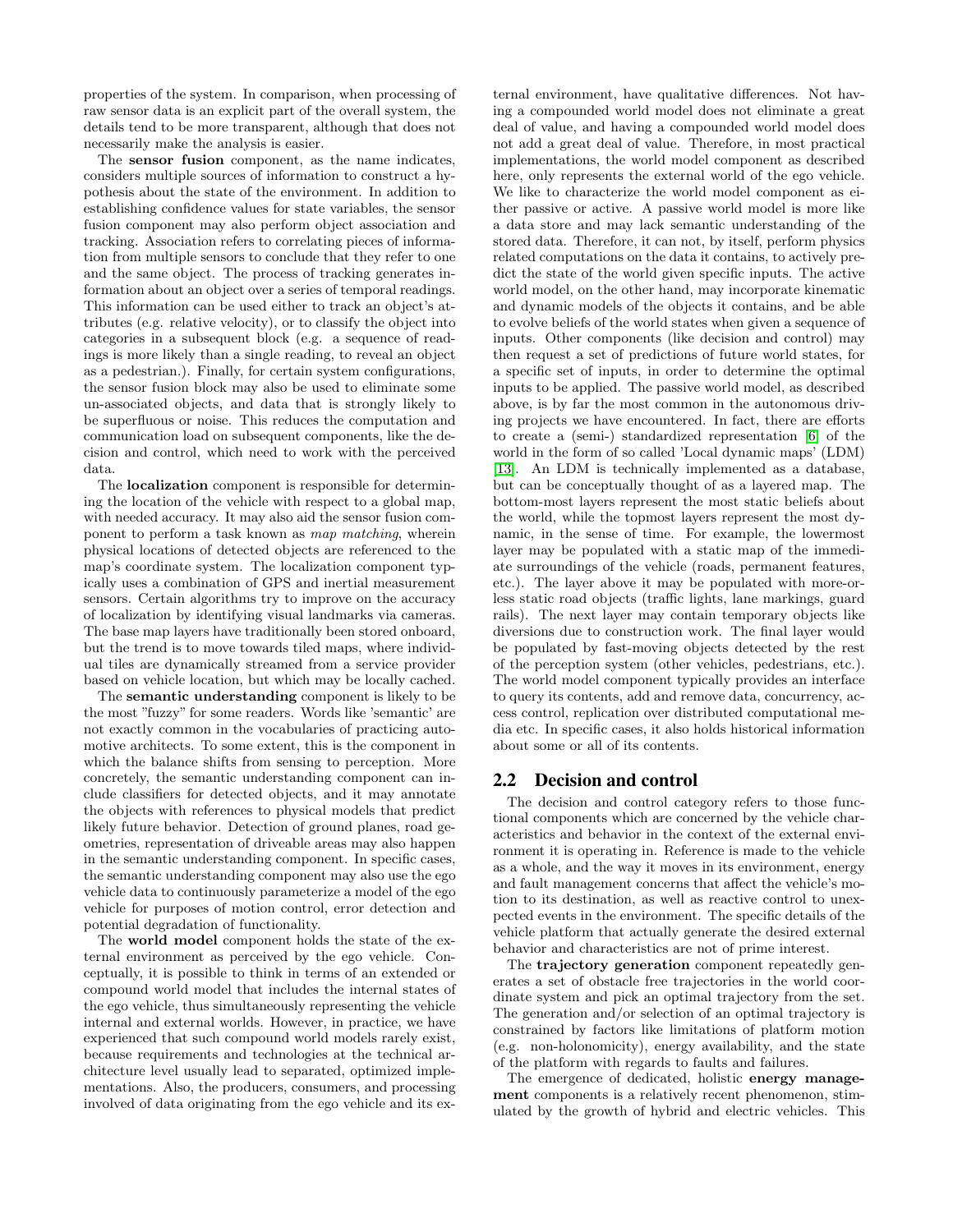component is usually split into closely-knit sub-components for battery management and regenerative braking. Since energy is a system-wide concern, it is not uncommon for the energy management component to have interfaces with other vehicular systems like HVAC, lights, chassis, and brakes. For autonomous driving, sensors and associated fusion and computation silicon may account for a significant energy consumption.

Diagnosis and fault management throughout the system components is an integral part of any well designed architecture. In the context of decision and control, this refers to identifying the state of the overall system with respect to available capabilities. The identified state would be used to influence behavior like redundancy management, systematic degradation of capabilities, triggering transitions to and from safe states, and potential driver handover.

Reactive control components are used for immediate (or "reflex") responses to unanticipated stimuli from the environment. Existing vehicle features like collision mitigation by braking may be considered as reactive control. These components execute in parallel with the nominal system, and if a threat is identified, their output overrides the nominal behavior requests. Their sense-plan-act loops are typically at least an order of magnitude faster than the nominal system loop. It is sometimes the case that what is considered reactive behavior in the presence of unexpected events, can be dealt with by very fast deliberative behavior. For example, consider the Autonomous Emergency Braking (AEB) feature in some passenger cars. This is considered a reactive function, that monitors a small subset of sensors (compared to full autonomous driving) and initiates braking action in case of imminent collision with a moving or stationary object. The function is constantly active (when enabled) and may generate a deceleration demand that overrides other demands on the propulsion subsystem. However, if the perception and trajectory generation components are sufficiently fast, they could detect the threat and generate appropriate trajectories (in this case, strong deceleration) as part of their normal operation, negating the need for a specialized AEB system. (Such a specialized system may still be implemented as a redundancy measure or for supervisory control, if a system safety analysis suggests provable improvement in safety or decrease of ASIL requirements on other parts of the system. However, it wouldn't be a functional necessity.) The call for reducing reactive functionality in favor of fast, deliberative functionality needs to be taken in consultation with domain experts and by considering the specific algorithms involved, and the characteristics of their technical implementation. In particular, worst case execution times and end-to-end timing analyses are important factors.

The world model part of Decision and Control refers to an active world model, as described previously in Section [2.1.](#page-1-2) If such a world model is present, it may be used by the decision and control components to generate a set of potential futures for a given set of input actions. The most desirable future will then be determined, and the corresponding input will be the one actually used by the system.

#### 2.3 Vehicle platform manipulation

This category groups the components that are directly responsible for the motion of the vehicle. They abstract the principal actuation subsystems, and also provide a minimum level of stability to the platform while it is in motion. Although not directly related to propulsion, components related to passive vehicle safety and occupant protection may be included in this category, since they are closely related to scenarios arising from undesirable propulsion and may be triggered by the decision and control components.

The **platform stabilization** components are usually related to traction control, electronic stability programs, and anti-lock braking features. Their task is to keep the vehicle platform in a controllable state during operation. Unreasonable motion requests may be rejected or adapted to stay within the physical capabilities and safety envelope of the vehicle.

The trajectory execution components are responsible for actually executing the trajectory generated by Decision and Control. This is achieved by a combination of longitudinal acceleration (propulsion), lateral acceleration (steering) and deceleration (braking). Most recent vehicles already incorporate such components and they may be considered "traditional" from the perspective of autonomous driving development.

#### 3. FUNCTIONALITY DISTRIBUTION

As mentioned in section [1,](#page-0-0) we consider an autonomous vehicle architecture as broadly comprising of a vehicle platform and a cognitive driving intelligence. These two parts may be considered as two distinct layers of the architecture. It is then necessary to consider at least the following two questions

- 1. What kind of information should flow between the cognitive driving intelligence and the vehicle platform layers?
- 2. What changes are necessary/desirable in a given vehicle platform, if it will be controlled by a computer, and not a human being?

Answers to both questions depend on the distribution of functionality between the vehicle platform and the cognitive driving intelligence. Currently, most autonomous driving experiments that build on existing, in-production vehicles follow a typical pattern: The vehicle contains a network of electronic control units (ECUs) controlling the basic vehicle propulsion (lateral and longitudinal acceleration, braking). The vehicle manufacturer usually builds a "gateway" that allows the experimenters to send a limited set of commands to the ECUs in the vehicle network. These commands are usually set-points for the various control loops that exist in the vehicle platform. For example, the cognitive driving intelligence may continuously regulate the set-point of the cruise-control function in the vehicle.

From a theoretical viewpoint, the distribution of functionality between the cognitive driving intelligence and the vehicle platform can lie between two extremes, as shown in Figure [2.](#page-4-0) In the Figure, the vertical placement of the components (above or below dotted line) denotes which layer they are allocated to. It is only this placement that is important; the horizontal placement and location relative to other components in the same layer are purely asthetic, and carry no meaning. On one extreme, Figure [2](#page-4-0) (a), the cognitive driving component directly controls the torque outputs of the vehicle platform actuators, in a so-called "distributed I/O approach". There is no greater intelligence in the vehicle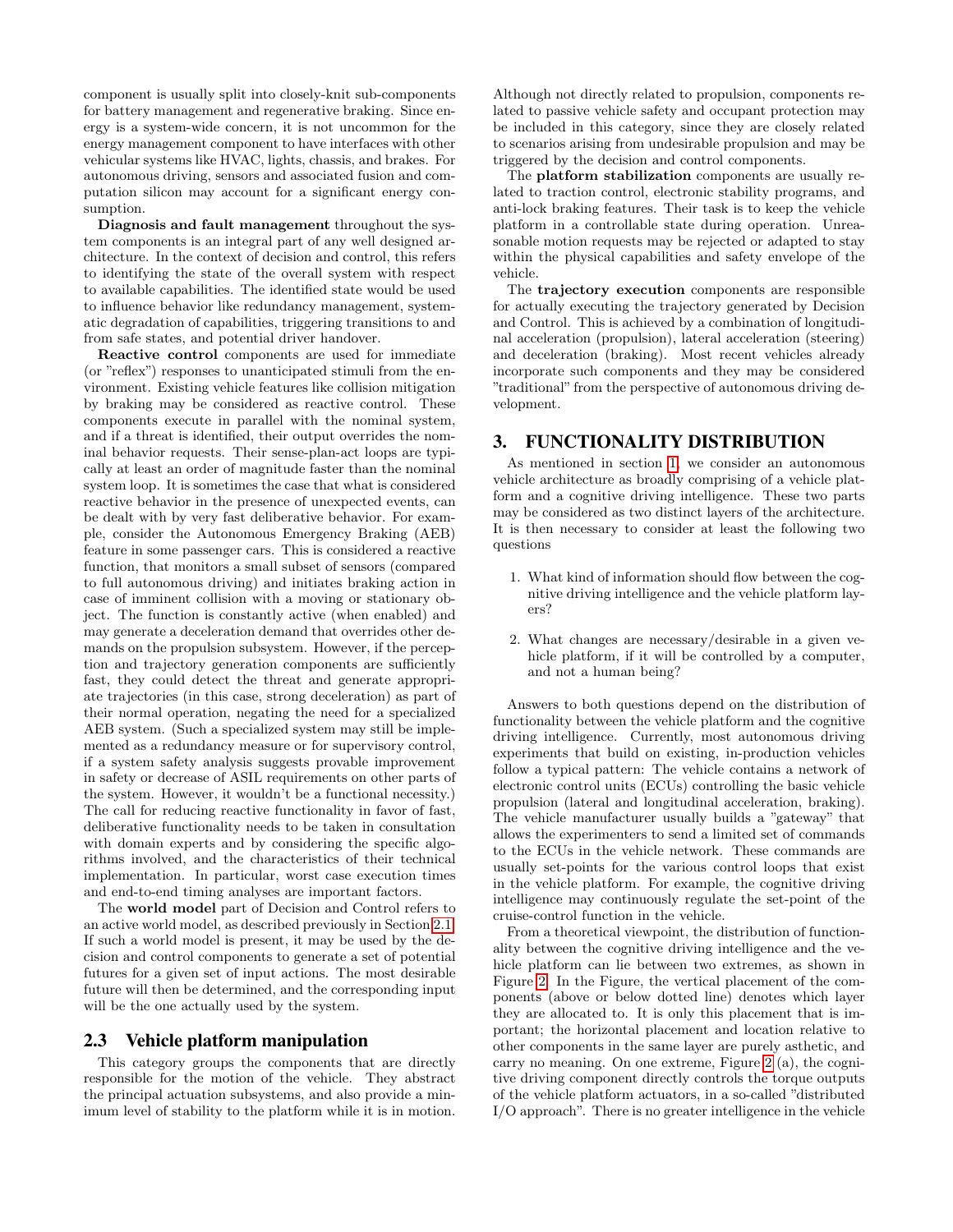

<span id="page-4-0"></span>Figure 2: Distribution of functional components across the layers in an autonomous driving architecture

platform, which then represents just a set of distributed inputs/outputs. The cognitive driving component then needs intimate familiarity with the vehicle platform, and it would be difficult to de-couple and reuse the one without the other. The other extreme, Figure [2](#page-4-0) (b), treats both the cognitive driving intelligence as well as the vehicle platform as two cooperating, relatively autonomous entities. Neither knows the intimate details about the other, and the driving intelligence makes motion demands of the vehicle platform in world coordinates, which the latter makes a best effort to fulfill. The task of the driving intelligence is to perceive the world and make motion requests in this world, while the task of the vehicle platform is to realize the desired motion requests while keeping its own features and limitations in mind. In such an ideal de-coupling, the same driving intelligence should be able to operate a variety of vehicle platforms, provided the acceleration interface remains the same.

The functionality distribution shown in Figure [2](#page-4-0) (a) leads to simplicity of the vehicle platform, but it has significant drawbacks from the viewpoint of complexity, separation of concerns, and technical feasibility. In order to perform closedloop propulsion control of the vehicle platform, the driving intelligence would need a fairly detailed model of the platform, including its dynamics and the constraints on the vehicle actuators and sensors. Performing fine-grained (low time horizon) control of the actuators by using motion feedback from the perception system places unreasonably high demands on the technical implementation and performance of the perception system. The functionality distribution shown in Figure [2](#page-4-0) (b) on the other hand, is attractive because it enables a relatively clean separation of concerns. The driving intelligence need not be concerned with the finer details of how the motion it desires is achieved. The vehicle platform need not be concerned with how and why the motion commands are generated - only whether they are realizable and if so, how to best realize them given the current platform capabilities. Concepts related to stabilization of the platform, like traction control, anti-lock brakes etc. are transparently realized by the vehicle platform, without the driving intelligence having to be aware of them.

Our recommendation, based on three different self-driving platforms and projects, as well as the recommended architecting best practices of separating concerns and loose couplings, is to achieve as clean a split as possible, between the driving intelligence and vehicle platform [(Figure [2](#page-4-0) (b)]. This lowers the cognitive complexity [\[10\]](#page-7-8) (cognitive effort needed to understand a model) of the architecture, as well as reduces the potential for feature interaction and other undesirable emergent behavior. It also enables better reuse of the driving intelligence and vehicle platform in other projects. That said, any assumptions made regarding the behavior and performance of the vehicle platform need to be made explicit. This is especially true for end-to-end latencies on the fulfillment of acceleration requests, and interpretation of sensor data by the controllers in the vehicle platform. The approach (of Figure [2](#page-4-0) (b)) places high demands on the functionality available in the vehicle platform, with regards to its abilities for keeping the platform stable, and retaining basic self-protection measures which may include reactive control. In practice, this is unlikely to be an issue because the high-end vehicles of most automotive OEMs today already incorporate such functionality and it is these high-end vehicles that are the most likely candidates for receiving upgrades to self-driving functionality. The principal modifications needed to these vehicles, as self-driving vehicle platforms, would be in the area of sub-system redundancy, to increase the platform reliability and safety.

## 4. FUNCTIONAL ARCHITECTURE

This section briefly presents a functional architecture for autonomous driving, that has emerged from our work. It brings together all the functional components described so far, and distributes them over the cognitive driving intelligence and vehicle platform components. Also, it follows our proposal of achieving a relatively clean split between the two. For technical and practical reasons, some components like energy management and diagnostics are allocated to both the vehicle platform as well as the driving intelligence. However, each allocation has slightly different responsibilities and scope of operation.

As shown in Figure [3,](#page-5-0) the sensing and world model components, although conceptually unified, are split into those dealing with the external environment of the vehicle, and those dealing with the Ego vehicle platform. The split helps to achieve separate technical implementations, if required,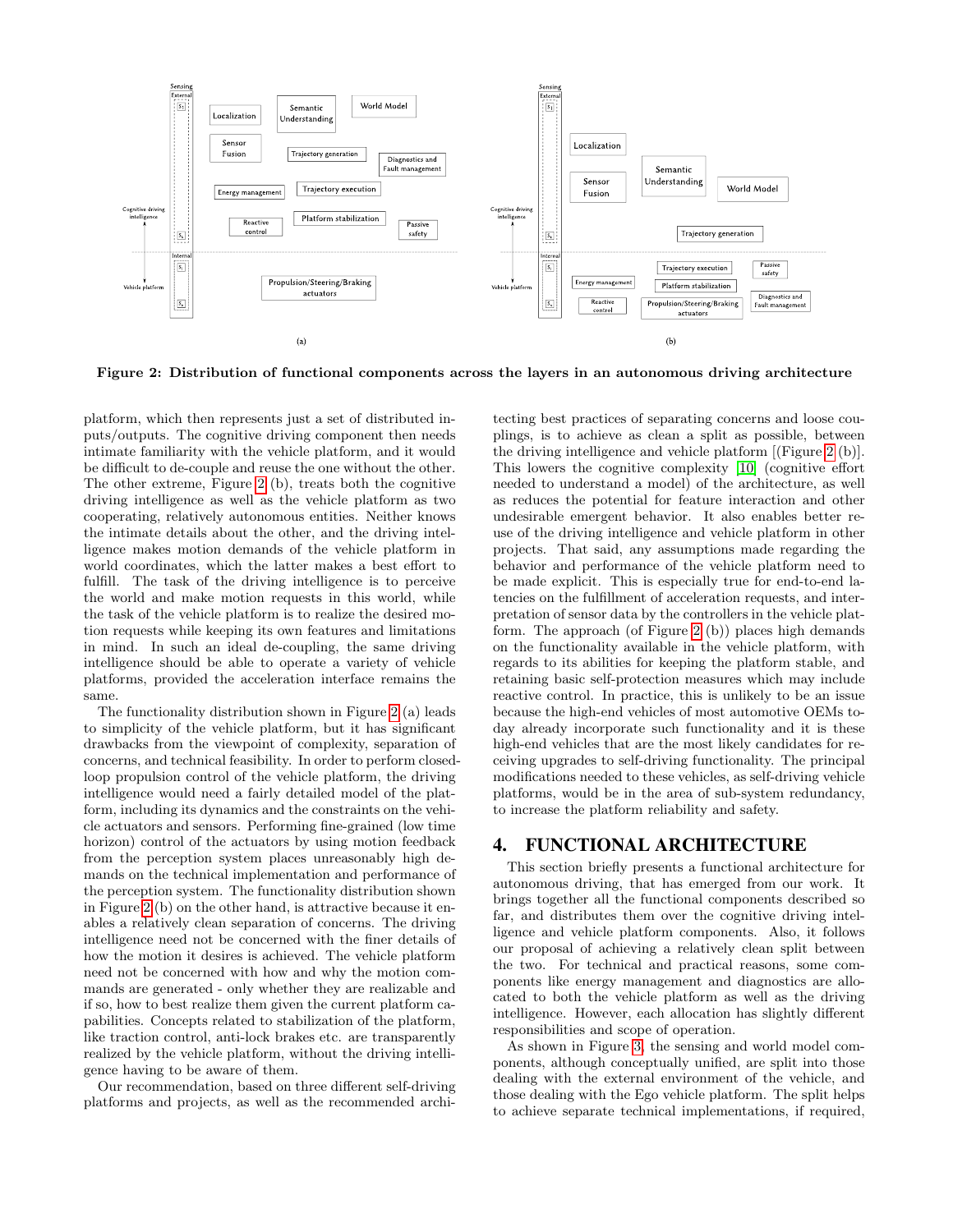

<span id="page-5-0"></span>Figure 3: A functional architecture for autonomous driving architecture

when the functional architecture is eventually refined to a technical architecture, following the ISO26262 process. The inter-component arrows in Figure [3](#page-5-0) represent data-flows in the direction of the arrow. As shown, the outputs of the sensing components go to the rest of the perception and decision and control components, either directly or indirectly, depending on the level of processing and fusion that is needed.

In our experience, it is useful to establish a data link between localization and sensor fusion. Certain sensors may exhibit repeatable tendencies at fixed locations along specific routes, like increase in false positives, dropouts etc. Changing the level of confidence in a sensor, based on geographical location is an interesting line of research and the architecture should not be a limiting factor.

Another interesting data link in Figure [3](#page-5-0) is the connection from the semantic understanding component to the sensor components. This is useful in at least three scenarios. Firstly, some specialized autonomous driving situations benefit from so-called focused attention mechanisms. Focused attention means exploring a specific part of the environment more deeply. This may require physical motion of the sensors and/or configuration changes to the sensors (panning a camera to a different field of view, changing the 'zoom' of a lens, etc.). Today, most sensors of most autonomous vehicles are physically fixed to a constant pose with respect to the vehicle coordinate system. But in the domain of mobile and cognitive robotics, it is quite common to have, for example, a pan-tilt-zoom camera to aid the robot in a search task. Secondly, calibration changes to the sensors may be needed at runtime (e.g. changing exposures based on time of day, triggering re-calibration if changes in physical alignment are suspected). Thirdly, if communication transceivers are considered as a kind of sensor/actuator, the semantic understanding component can use it to respond to incoming communication requests, publish ego vehicle information and make asynchronous requests for information. Such communication requirements are often an integral part of scenarios like cooperative driving, where a vehicle maintains constant communication to the infrastructure and other vehicles in the vicinity.

The decision and control components include energy management from the perspectives of mission completion and overall vehicle energy demands (interior and exterior lights, HVAC). This is in contrast to the energy management component in the vehicle platform, that manages blending of hybrid propulsion systems, regenerative braking, and parts of the battery charge management and cell load balancing in electrical vehicles.

The reactive control in this particular architecture is allocated to the vehicle platform, since our particular technical implementations of the perception and decision and control components have not been fast enough to deal with unexpected events as part of the deliberative control. Also, having the reactive control in the vehicle makes it easier to assure a basic level of self-protection for the vehicle platform, in case the cognitive driving system is totally disabled. Since the passive safety components like airbags, pre-tensioners of seat belts etc. are very tightly coupled to the vehicle platform, and unlikely to be easily reused in other vehicle platforms, their control components are also a part of the vehicle platform.

We have not shown the interactions between the functional components in the vehicle platform, keeping space limitations of this paper in mind. Recent vehicles already incorporate components like platform stabilization, reactive control and abstraction of the motion control actuators. Thus, the novelty in the vehicle platform is lower, compared to that of the driving intelligence. Nevertheless, it is important to clarify that the physical actuation systems are abstracted by the 'Propulsion/Steering/Braking' component in Figure [3.](#page-5-0)

So far in this paper, we have completely neglected to describe the reverse or return flow of data from the vehicle platform to the driving intelligence. Partially this is because the contents of the dataflow depend not only on the distribution of functionality, but also on the particular algorithms within each functional component. Although, it is tempting to consider only one-way communication from the driving intelligence to the platform, and letting the perception system close the loop, in practice, the platform can provide a constant flow of states and possible asynchronous notifications that are useful for feedback and feedforward to the driving intelligence. This is particularly true in case of degraded platform functionality, where the driving intelligence must quickly make sure that the generated trajectories are still realizable.

## 4.1 Comparison with similar architectures

Given the proliferation of autonomous driving projects, it is useful to compare the proposed architecture with those from ongoing/previous projects. While a detailed comparison of architectures is beyond the immediate scope of this paper, we would nevertheless like to point out some relevant projects and highlight key similarities and differences.

Close comparisons can be made with the architecture of Bertha, the Mercedes Benz S-class vehicle, that recently(2014) completed a 103 mile autonomous drive from Mannheim to Pforzheim [\[16\]](#page-7-9). In the system overview presented in [\[16\]](#page-7-9), components like perception, localization, motion planning, and trajectory control are clearly identified. This agrees well with the components we have described in this paper. In addition, our paper explicitly discusses components for platform stabilization, energy management and fault diagnosis. Further, our architecture makes a clear distinction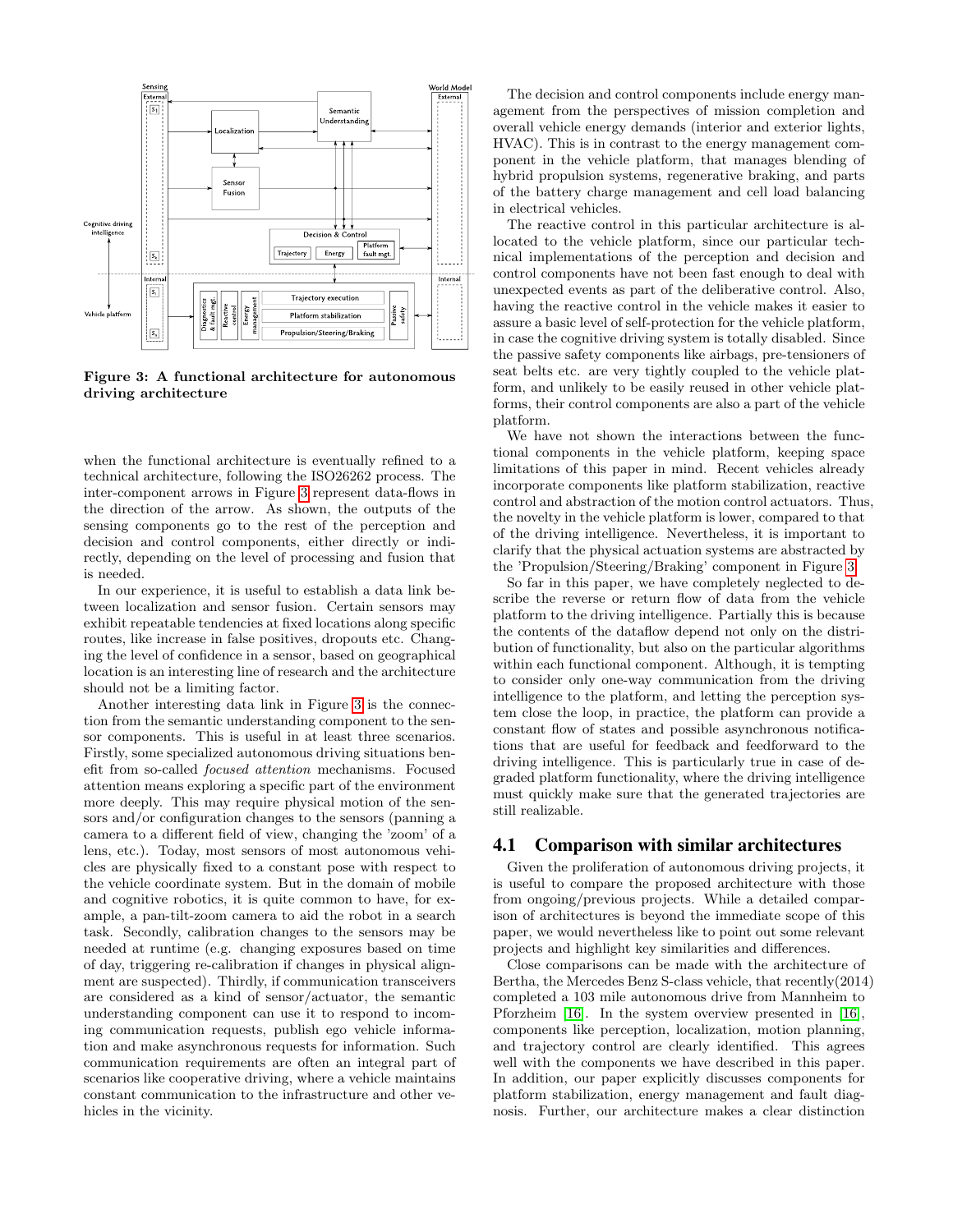between the vehicle platform and cognitive driving intelligence layers, as a guideline for allocating components. Such a layered approach is also found in some other project architectures, like the European HAVE-IT project [\[4\]](#page-7-10), which separates the architecture into three layers: 'Driver interface components', 'Command layer' and 'Execution layer'. The execution layer corresponds closely to our 'vehicle platform' in that it pertains to drivetrain control and "..to perform the safe motion control vector." [\[4\]](#page-7-10). The HAVE-IT architecture explicitly acknowledges the presence of the driver and driver interface components, including an HMI. We have not covered those in our architecture description, because we chose to focus exclusively on the motion control aspect of the architecture. The architecture of Stanford University's DARPA Urban Challenge entry, Junior [\[12\]](#page-7-11), is also relevant. This is an early example of an autonomous driving architecture and the interface to the VW Passat vehicle seems to be via steering/throttle/brake controls, rather than direct longitudinal and lateral acceleration demands. This architecture also explicitly includes a component/layer for 'Global Services' dealing with functionality like data logging, file systems, and inter-process communication. We do not describe these service because they do not strictly fit into an architecture's functional view, as defined in section [1.](#page-0-0) Similarities to our architecture include explicit division of the architecture into a sensor interface, perception, navigation, and a vehicle interface. Another similar functional architecture was presented by the company TRW, at the Tech. AD conference [\[2\]](#page-7-12) in Berlin in February 2016. We have not found an academic reference to this architecture, but note that it splits the architecture into 'Observation', 'Perception', 'Decision and Planning' and 'Realization'. The world modeling, sensor fusion, and world model components seem to be combined under 'Perception'.

The explicit recognition of the semantic understanding component and the world model, to the best of our knowledge, is unique to our architecture description.

## 5. DISCUSSION

One useful way to assess the architecture is to compare its components and their functionality with the capabilities of a human driver. We have chosen to make the comparison by discretizing the human driver's activities into a set of categories, and then reasoning on the vehicle architecture effects of each category. One of the models to discretize the human driver's activities is the Observe-Orient-Decide-Act (OODA) model [\[5\]](#page-7-13). The OODA loop, shown in Figure [4,](#page-6-0) was developed by US military strategist John Boyd, and has found wide acceptance in many fields of human endeavor related to rapid judgment and decision making in an uncertain environment.

Broadly speaking, the Observe, Orient and Decide parts of the loop, as applied to overall vehicle motion, would be performed by the cognitive driving intelligence components. The Observe part corresponds to the sensor components in the architecture, whereas the Orient and Decide parts correspond to the semantic understanding and Decision and Control components respectively. The Act part of the OODA loop corresponds to the vehicle platform. It is important to point out that this mapping is with respect to the overall vehicle motion. For the operation of individual parts, like the vehicle control, similar OODA loops or other patterns may be present at a more fine-grained level. Both the ob-



<span id="page-6-0"></span>Figure 4: The OODA loop. [source: adapted from CC-BY 3.0 licenced image by Patrick Edwin Moran]

serve and orient parts can apply to internal contexts i.e. the Ego vehicle states, as well as to external contexts i.e. the environment within which the Ego vehicle operates.

With regards to observation (sensing), the suite of sensors on an autonomous vehicle may collectively match (and even exceed) the sensory capabilities of ordinary human drivers. However, the Orientation part, corresponding to the perception and interpretation of sensory data remains far superior in humans. This is because humans can construct the external context far more rapidly than computers can, and they can reason more broadly and deeply about it than a computer can. Furthermore, humans can also apply rapid learning to their orientation capabilities. With computers, the extent of learning is still rather limited and restricted to specific contexts. Learning also presents a particularly difficult problem when it comes to product deployment. OEMs prefer to extensively validate the core orientation and decision making software prior to commercial deployment. Once the vehicles are in the field, any modifications to the software would usually require the validation not just of the individual modifications but of the entire modified vehicle. Revalidating the entire vehicle every time a relatively small level of learning occurs is not feasible with current methods of validation and system construction. Therefore, incorporating any learning into a deployed vehicle is not just a matter of regularly pushing software updates to the vehicle code. We foresee that addressing this challenge would require advances in two distinct areas: The virtual testing and validation of vehicles, and the development of 'correctnessby-construction' methods. The former would be needed in a scenario where field vehicles submit learned information to the OEM "cloud" where the learning can be extensively tested on virtual vehicles in virtual scenarios, in accelerated time. Only that learning which measurably improves the vehicle performance would be accepted and subsequently deployed. The latter advancement (in correctnessby-construction methods) is crucial in order to remove the need for verification of the entire vehicle, when changes are made to specific sub-systems. Such methods should assure, for example, a 'side-effect-free' integration of individual components. On the topic of learning, any improvements to the cognitive driving intelligence need to be categorized, for example, as rule based, knowledge based, and skill based [\[14\]](#page-7-14). Improvements in some specific categories are likely to be incorporated far more rapidly than in others. An example of this is where the vehicle relies on constantly updating maps supplied from off-board sources. The map may be considered a knowledge source, and any updates to the map that contain instances of more and detailed information, in